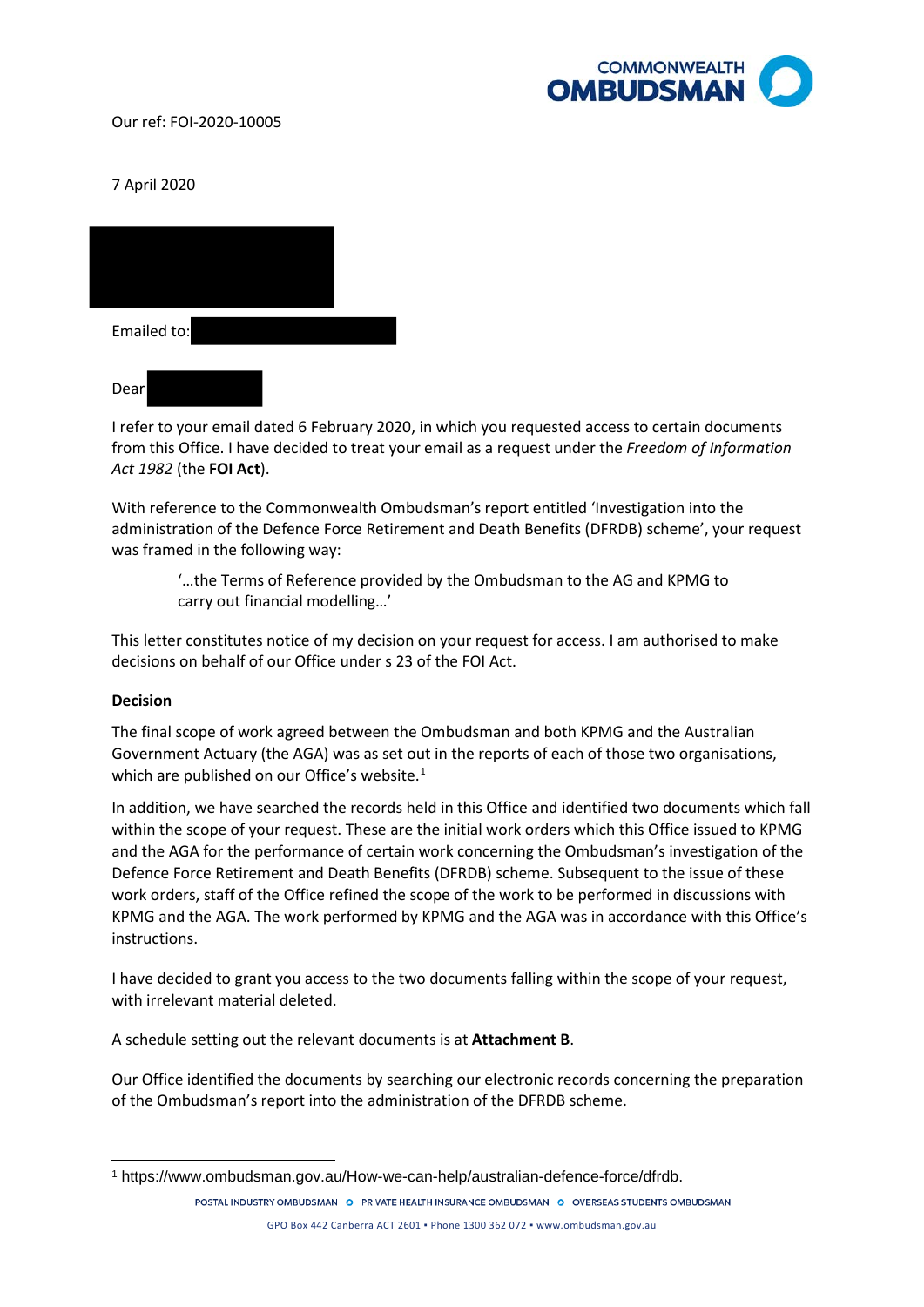# **Third party consultation**

During the processing of your request we consulted a third party that would potentially be affected by the release of the requested documents. That third party has until 7 May 2020 to seek a review of my decision, after which time (subject to the outcome of any such review), I will provide the requested documents to you.

## **Review rights**

# *Internal review*

Under s 54 of the FOI Act, you may apply in writing to our Office for an internal review of my decision. The internal review application must be made within 30 days of the date on which you were notified of my decision.

Where possible, please attach reasons for why you believe review of the decision is necessary. The internal review will be carried out by another Ombudsman officer within 30 days.

# *Review by the Australian Information Commissioner*

Under s 54L of the FOI Act, you may apply to the Australian Information Commissioner to review my decision. An application for review by the Information Commissioner must be made in writing within 60 days of the date of this letter, and be lodged in one of the following ways:

- online at [https://forms.australia.gov.au/forms/oaic/foi](https://forms.australia.gov.au/forms/oaic/foi-review/)-review/
- via email t[o enquiries@oaic.gov.au](mailto:enquiries@oaic.gov.au)
- by overland mail to GPO Box 5218 SYDNEY NSW 2001
- in person to Level 2, 175 Pitt Street, Sydney NSW.

More information about Information Commissioner review is available on the Office of the Australian Information Commissioner website. Go t[o www.oaic.gov.au/foi](http://www.oaic.gov.au/foi-portal/review_complaints.html#foi_merit_reviews)[portal/review\\_complaints.html#foi\\_merit\\_reviews.](http://www.oaic.gov.au/foi-portal/review_complaints.html#foi_merit_reviews)

## **Complaints to the Information Commissioner**

You may complain to the Information Commissioner about action taken by the Ombudsman in relation to your FOI request.

While there is no particular form required to make a complaint, the complaint should be in writing and set out the reasons for why you are dissatisfied with the way in which your request was processed. It should also identify the Ombudsman's Office as the agency about which you are complaining.

You may lodge your complaint in one of the following ways

- online at [www.oaic.gov.au](http://www.oaic.gov.au/)
- by overland mail to GPO Box 5218 SYDNEY NSW 2001
- by email to [enquiries@oaic.gov.au.](mailto:enquiries@oaic.gov.au)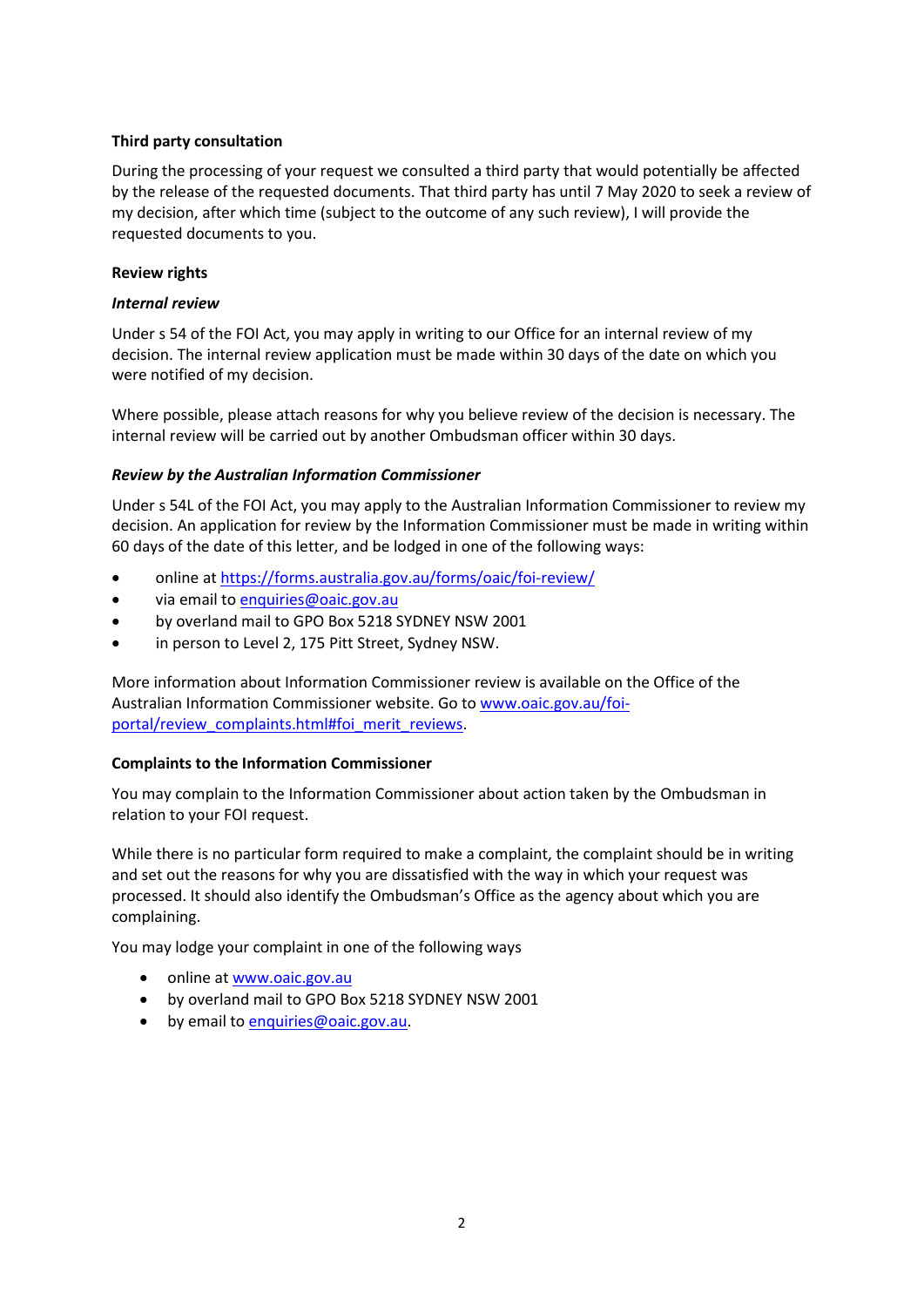# **Contacts**

If you require clarification of any of the matters discussed in this letter you should contact me using the contact information set out at the foot of the first page of this letter.

Yours sincerely

GParlmwav

Gregory Parkhurst FOI Co-ordinator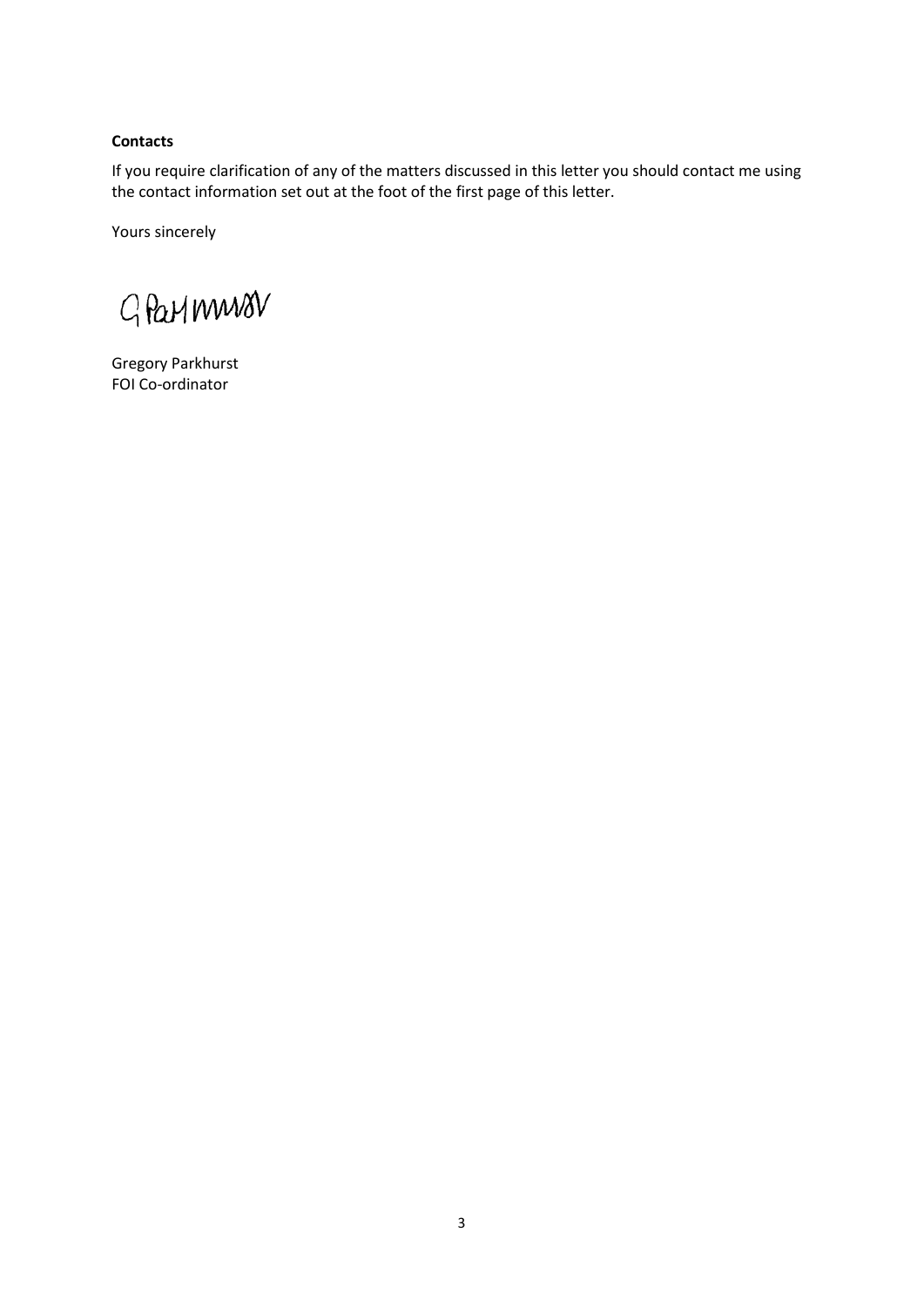# **ATTACHMENT A – Reasons for decision**

## **Material taken into account**

In making my decision I had regard to the following:

- the terms of your request
- the content of the documents to which you sought access
- consultation responses from third parties approached in accordance with the FOI Act
- consultation responses from other, relevant agencies
- relevant provisions of the FOI Act
- the Australian Information Commissioner's Guidelines on FOI, available at [www.oaic.gov.au](http://www.oaic.gov.au/) (**the Guidelines**).

## **Findings of fact and reasons for decision**

Where the schedule of documents at **Attachment B** indicates that an exemption has been applied to a document, or part of a document, my findings of fact and reasons for deciding that the exemption provision applies to that document, or part of that document, are set out below.

I have formed the view that parts of the documents which fall within the scope of your request are irrelevant to your request. I have redacted the irrelevant material under s 22 of the FOI Act.

## **Deletion of exempt or irrelevant matter: section 22**

Section 22 of the FOI Act allows an agency to delete exempt or irrelevant matter from a document which is otherwise relevant to an applicant's FOI request, and to provide an applicant with access to an edited copy.

I have found parts of the documents falling within the scope of your request to be irrelevant to the terms of your request. I have deleted this information accordingly.

I have provided you with access to an appropriately edited version of the relevant documents.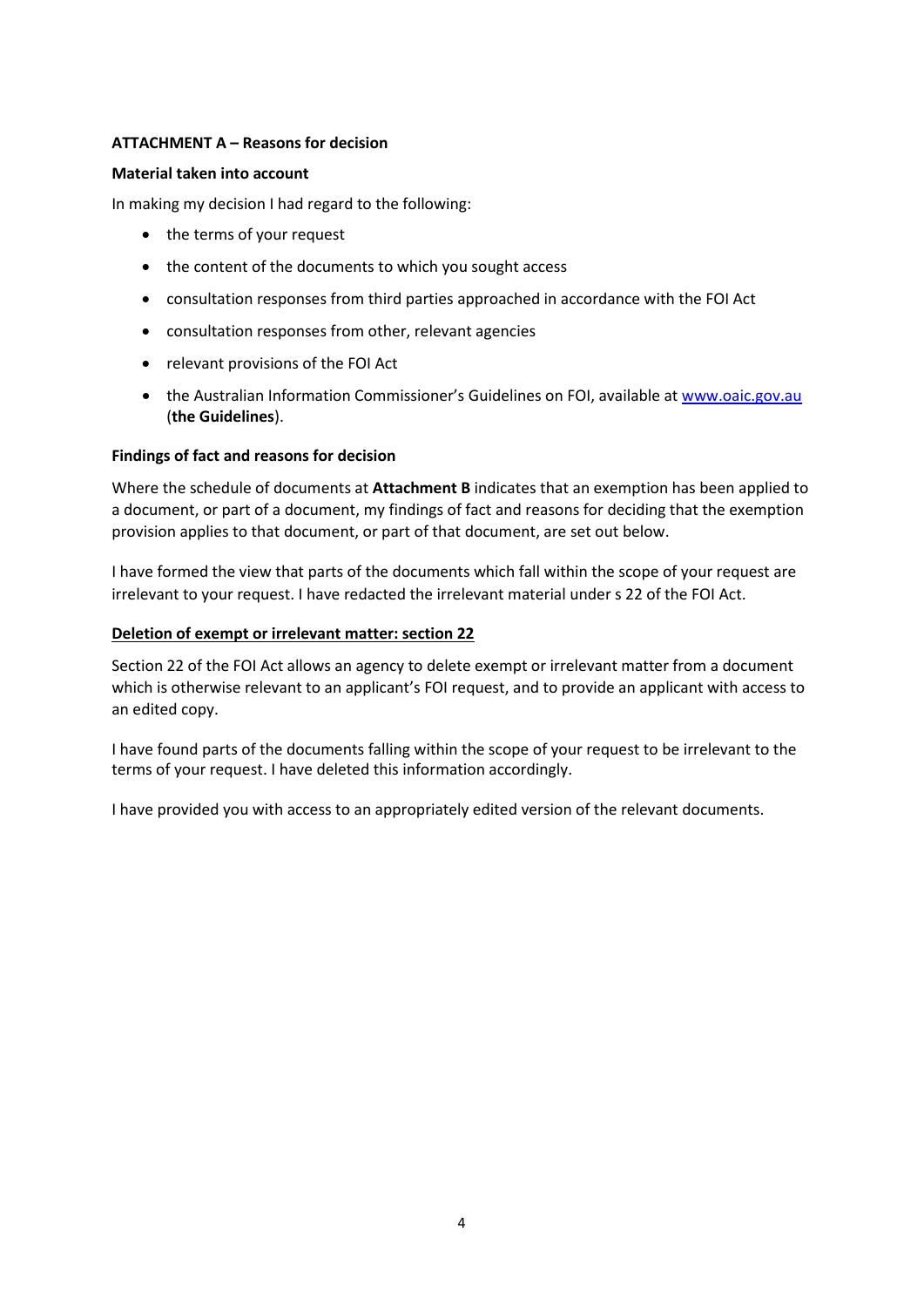# **Attachment B – Schedule of documents**

|                    |           | <b>Schedule of documents for:</b><br><b>Ombudsman's reference: FO</b> |           |                 |
|--------------------|-----------|-----------------------------------------------------------------------|-----------|-----------------|
| <b>Item</b><br>no. | Folio Nos | <b>Description</b>                                                    | Date      | <b>Decision</b> |
|                    |           | Instrument of acceptance (KPMG)                                       | 13-Aug-19 | Deletions s 22  |
| ∼                  |           | Instrument of acceptance (AGA)                                        | 19-Sep-19 | Deletions s 22  |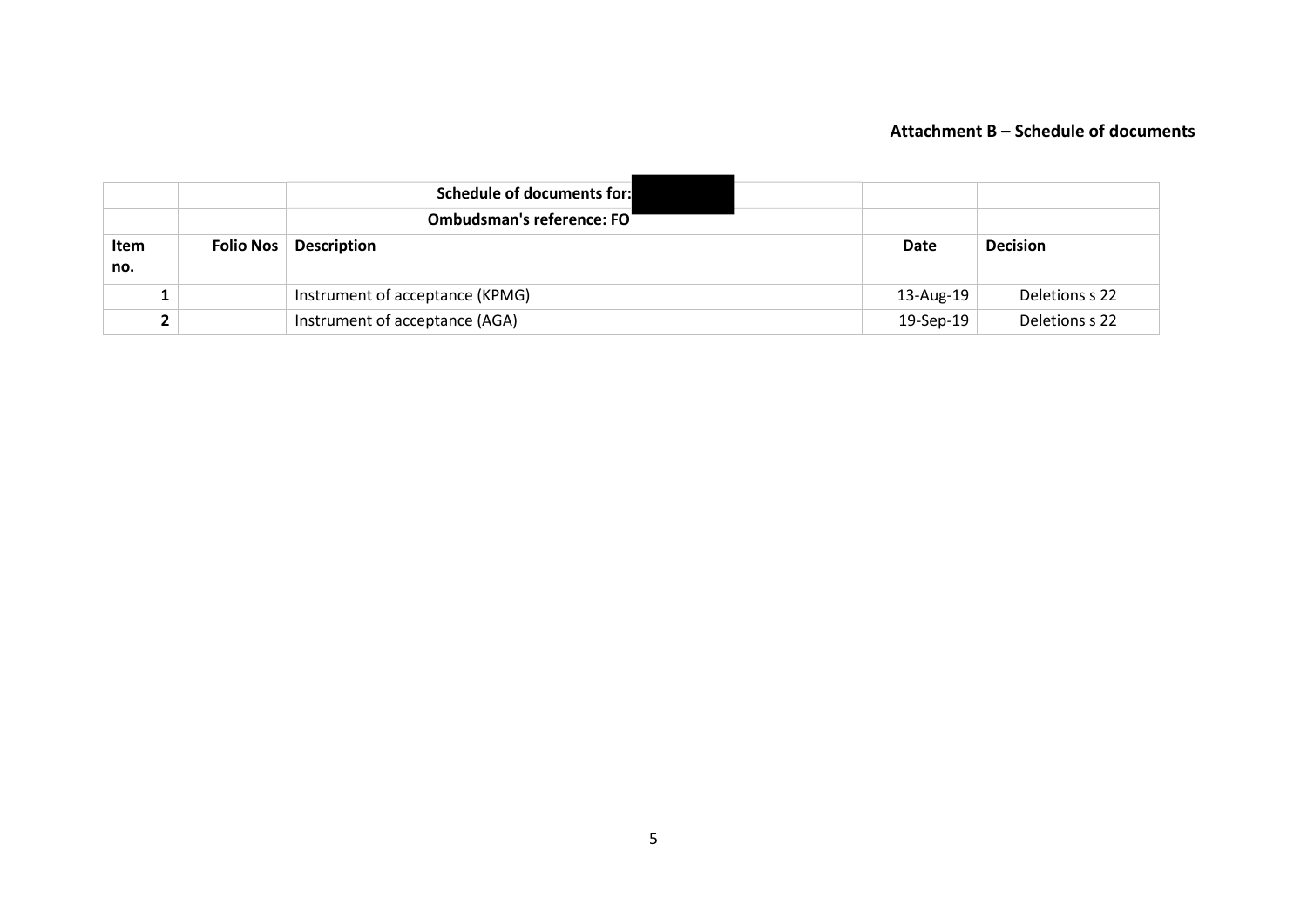# **ATTACHMENT C – Relevant FOI Act provisions**

#### **11A Access to documents on request**

#### *Scope*

- (1) This section applies if:
	- (a) a request is made by a person, in accordance with subsection 15(2), to an agency or Minister for access to:
		- (i) a document of the agency; or
		- (ii) an official document of the Minister; and
	- (b) any charge that, under the regulations, is required to be paid before access is given has been paid.
- (2) This section applies subject to this Act.
	- Note: Other provisions of this Act are relevant to decisions about access to documents, for example the following:
		- (a) section 12 (documents otherwise available);
		- (b) section 13 (documents in national institutions);
		- (c) section 15A (personnel records);
		- (d) section 22 (access to edited copies with exempt or irrelevant matter deleted).

*Mandatory access—general rule*

(3) The agency or Minister must give the person access to the document in accordance with this Act, subject to this section.

*Exemptions and conditional exemptions*

- (4) The agency or Minister is not required by this Act to give the person access to the document at a particular time if, at that time, the document is an exempt document.
	- Note: Access may be given to an exempt document apart from under this Act, whether or not in response to a request (see section 3A (objects—information or documents otherwise accessible)).
- (5) The agency or Minister must give the person access to the document if it is conditionally exempt at a particular time unless (in the circumstances) access to the document at that time would, on balance, be contrary to the public interest.
	- Note 1: Division 3 of Part IV provides for when a document is conditionally exempt.
	- Note 2: A conditionally exempt document is an exempt document if access to the document would, on balance, be contrary to the public interest (see section 31B (exempt documents for the purposes of Part IV)).
	- Note 3: Section 11B deals with when it is contrary to the public interest to give a person access to the document.
- (6) Despite subsection (5), the agency or Minister is not required to give access to the document at a particular time if, at that time, the document is both:
	- (a) a conditionally exempt document; and
	- (b) an exempt document:
		- (i) under Division 2 of Part IV (exemptions); or
		- (ii) within the meaning of paragraph (b) or (c) of the definition of *exempt document* in subsection 4(1).